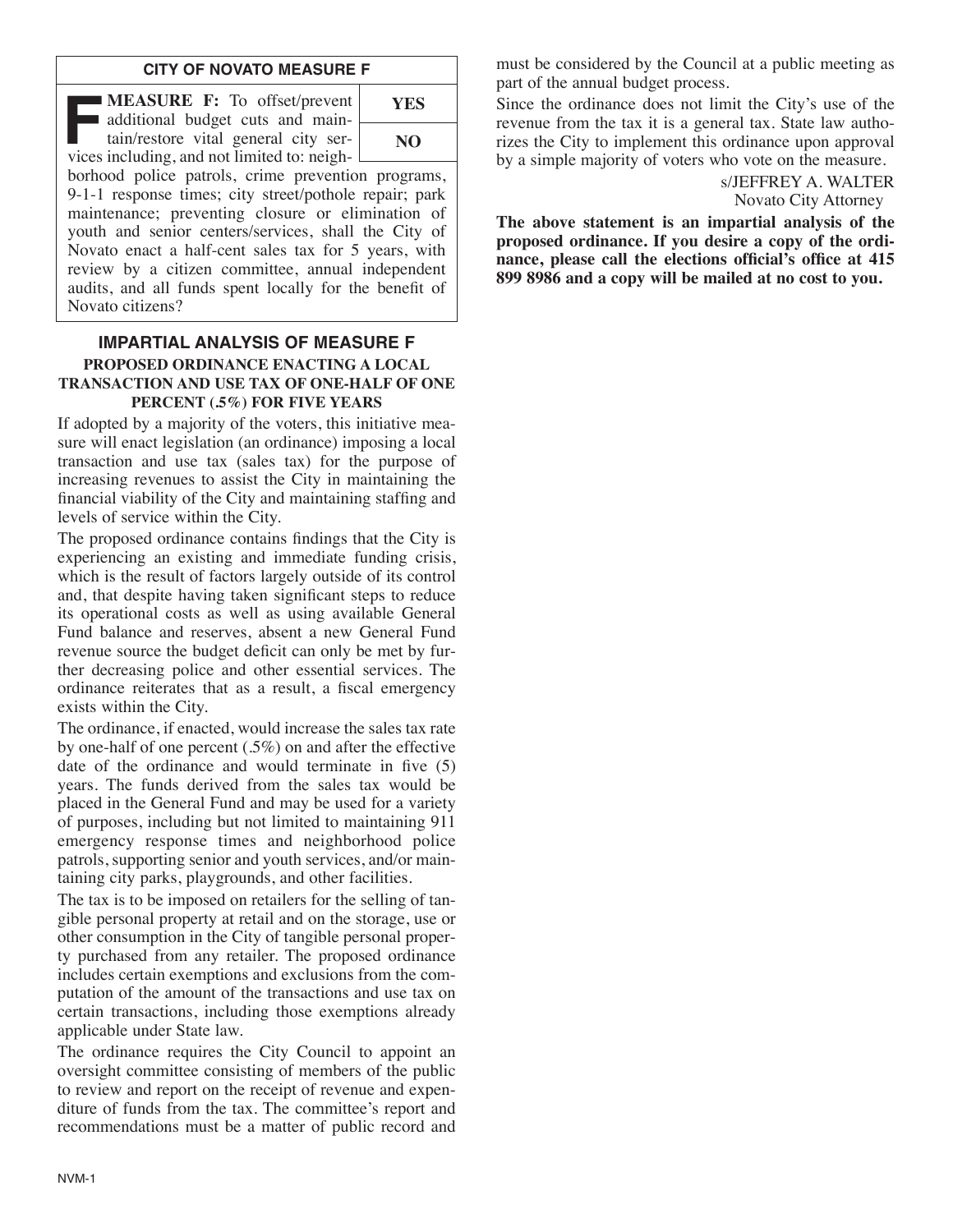## **ARGUMENT IN FAVOR OF MEASURE F**

Protect Novato, protect our money – Vote Yes on F!

Over the past 10 years, the State has taken more than \$15 million from Novato to deal with their own billion dollar problems. And what does Novato have to show for it? Nothing! We don't get much from the State – the City is the one who provides the services and programs that residents want, need, and deserve.

Due to continued Sacramento money grabs and the recession, Novato has been forced to make \$6.5 million in cuts to our essential City services – almost 20% of the budget. The cuts are deep and people will start to feel it in our quality of life. Novato residents simply can't afford additional cuts to critical services.

We need additional revenue, we need Measure F! Measure F would provide a protected and reliable source of local revenue to prevent further severe cuts to resident services. Yes on  $F - a$  local finance measure will give Novato local control over local funds for local needs. No funds can be taken by the State.

Yes on F - to maintain current levels of public safety and police services, including neighborhood patrols, crime prevention and investigation programs, and 911 response times.

Yes on F to:

- Maintain rapid 911 emergency response times
- Fund senior services and keep the Senior Center open
- Support youth and teen crime prevention and gang intervention programs
- Maintain neighborhood police patrols
- Maintain city parks, playgrounds, and athletic fields and courts

Measure F includes strict accountability provisions such as independent citizens' oversight, mandatory financial audits, and yearly reports to the community to ensure the funds are spent as promised.

Please join Police Officers, Local Business Owners, Seniors, Parents, and Neighbors – Vote YES on  $F -$  to keep our quality community financially stable.

s/JEANNE MACLEAMY Mayor, City of Novato s/JOE KREINS Police Chief s/EILEEN JOYCE Realtor and President of the Novato Chamber of Commerce s/SPIRO T. STRATIGOS

Recreation, Cultural and Community Services Commissioner;

President, Hamilton Homeowners Association

s/PATRICIA A. CASTILLO

President, Novato Senior Citizens Club

# **NO ARGUMENT AGAINST MEASURE F WAS FILED.**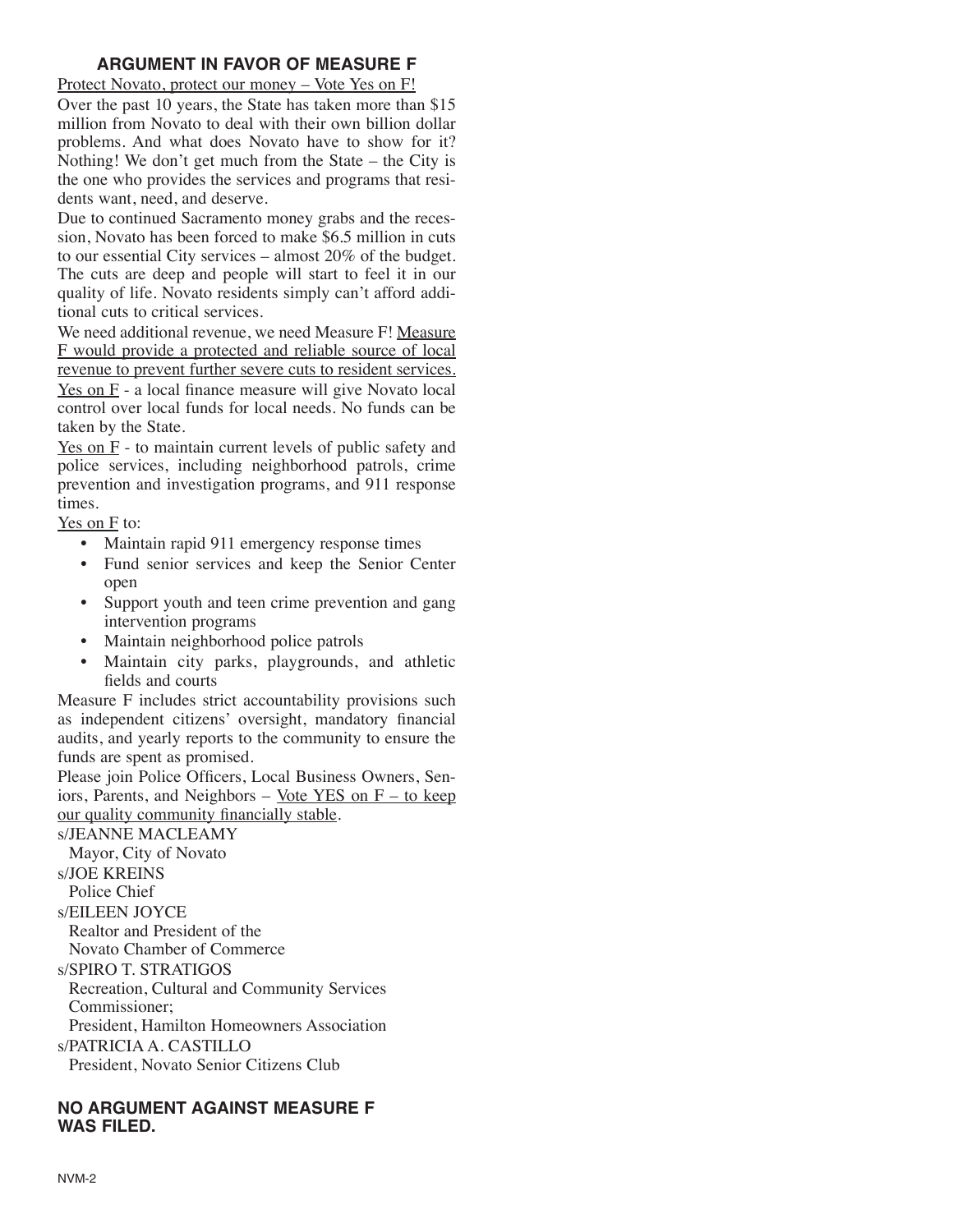#### **CITY COUNCIL OF THE CITY OF NOVATO** RESOLUTION NO. 57-10 A RESOLUTION CALLING AN ELECTION TO ASK THE VOTERS OF THE CITY OF NOVATO TO APPROVE A 5-YEAR GENERAL SALES TAX OF HALF-CENT; AND REQUESTING THAT THE BOARD OF SUPERVISORS OF THE COUNTY OF MARIN CONSOLIDATE THE ELECTION WITH THE ESTABLISHED ELECTION TO BE HELD ON TUESDAY, NOVEMBER 2, 2010, AND DIRECT THE COUNTY ELECTIONS DEPARTMENT TO CON-DUCT THE ELECTION ON THE CITY'S BEHALF

WHEREAS, the City of Novato General Fund has been, and is projected to continue to be, significantly out of balance. An unprecedented combination of circumstances has resulted in projected deficits beyond the City's capacity to absorb; and

WHEREAS, to address ongoing budget shortfalls, the City has implemented a series of General Fund budget reductions every year since FY 07/08. Departments reduced operating expenditures and eliminated positions. Reserve funds were used to fill the remaining gap in the budget; and

WHEREAS, the Fiscal Year 10/11 budget includes \$2.4M of reductions to the annual General Fund budgets; and

WHEREAS, even with the significant cuts that have been made so far, the City is anticipating additional reductions in FY 11/12 of \$1.6M for total reductions since FY 07/08 of \$6.5M or 19% to the City's General Fund budget. The reductions incorporate elimination of 52 staff positions, a 22% overall staffing reduction including police officers, parks, recreation, and maintenance staff since FY 07/08; and

WHEREAS, the reductions are part of the City's ongoing struggle to maintain a balanced budget and move toward financial sustainability; and

WHEREAS, these budget reductions have broadly impacted services throughout the City and are undermining the public health, safety and welfare of Novato's residents. Without additional revenue, another \$1.4 million dollars will need to be cut. These will be agonizing reductions to core services such as police patrol, park and street maintenance staff, causing degradation to public safety, infrastructure and facilities. Additionally, basic quality-of-life services, including recreation and programs for youth, seniors, and families, neighborhood services, and other community services commonly associated with municipal government will be eliminated or reduced. Novato residents simply cannot afford additional cuts to critical services; and

WHEREAS, the City of Novato is more limited in its ability to increase revenues and absorb state takeaways than some of the other cities in the state; and

WHEREAS, the State of California is faced with one of the largest deficits in history, currently estimated at over \$19 billion; and

WHEREAS, the State of California continues to "take" money from local governments to solve its own budget crisis; and NVM-3

WHEREAS, over the last 10 years, the State has taken more than \$15 million dollars from Novato that could otherwise have been used for vital City services; and

WHEREAS, other ways to "take" additional monies from cities are always being considered by the State Legislature to address its own budget crisis and while the City of Novato continues to be fiscally prudent, the impacts of these additional money grabs cannot be estimated or included in the City's FY 10/11 budget; and

WHEREAS, supporting the services that make Novato a great community are important to our residents' quality of life; and

WHEREAS, the City of Novato needs a protected and reliable source of local revenue to prevent severe cuts to critical resident services; and

WHEREAS, a local finance measure is needed to maintain current levels of public safety and police services, including neighborhood patrols, crime prevention, investigation programs, and 911 response times; and

WHEREAS, a local finance measure will give Novato local control over local funds for local needs; and

WHEREAS, the community has identified several vital service priorities that could be funded with additional revenues including:

- Maintaining rapid 911 emergency response times
- Funding senior services and keep the Senior Center open
- Supporting youth/teen crime prevention and gang intervention programs
- Maintaining neighborhood police patrols
- Maintaining city parks, playgrounds, and athletic fields and courts

WHEREAS, the City budget will reflect current and future funding priorities as identified by the community and the City Council; and

WHEREAS, any local finance measure would include strict accountability provisions such as independent citizens oversight, mandatory financial audits, and yearly reports to the community to ensure the funds are spent as promised; and

WHEREAS, the City Council held a noticed public hearing on June 22, 2010 to consider whether there existed an emergency to call a special election to seek voter approval of a proposed general sales tax as authorized by Revenue and Taxation Code section 7285.9; and

WHEREAS, at the conclusion of that hearing, the City Council concluded that all of the information presented indicated that a fiscal emergency existed in the City and that the Council should call an election as soon as possible to ask the voters of the City to approve a 5-year increase in the local Transactions and Use Tax, the revenue from which could be used to support general municipal services; and

WHEREAS, by the adoption of Resolution No. 52-10 on June 22, 2010, the City Council unanimously found and declared that City of Novato's current financial situation presents a dire, imminent, and unexpected threat to the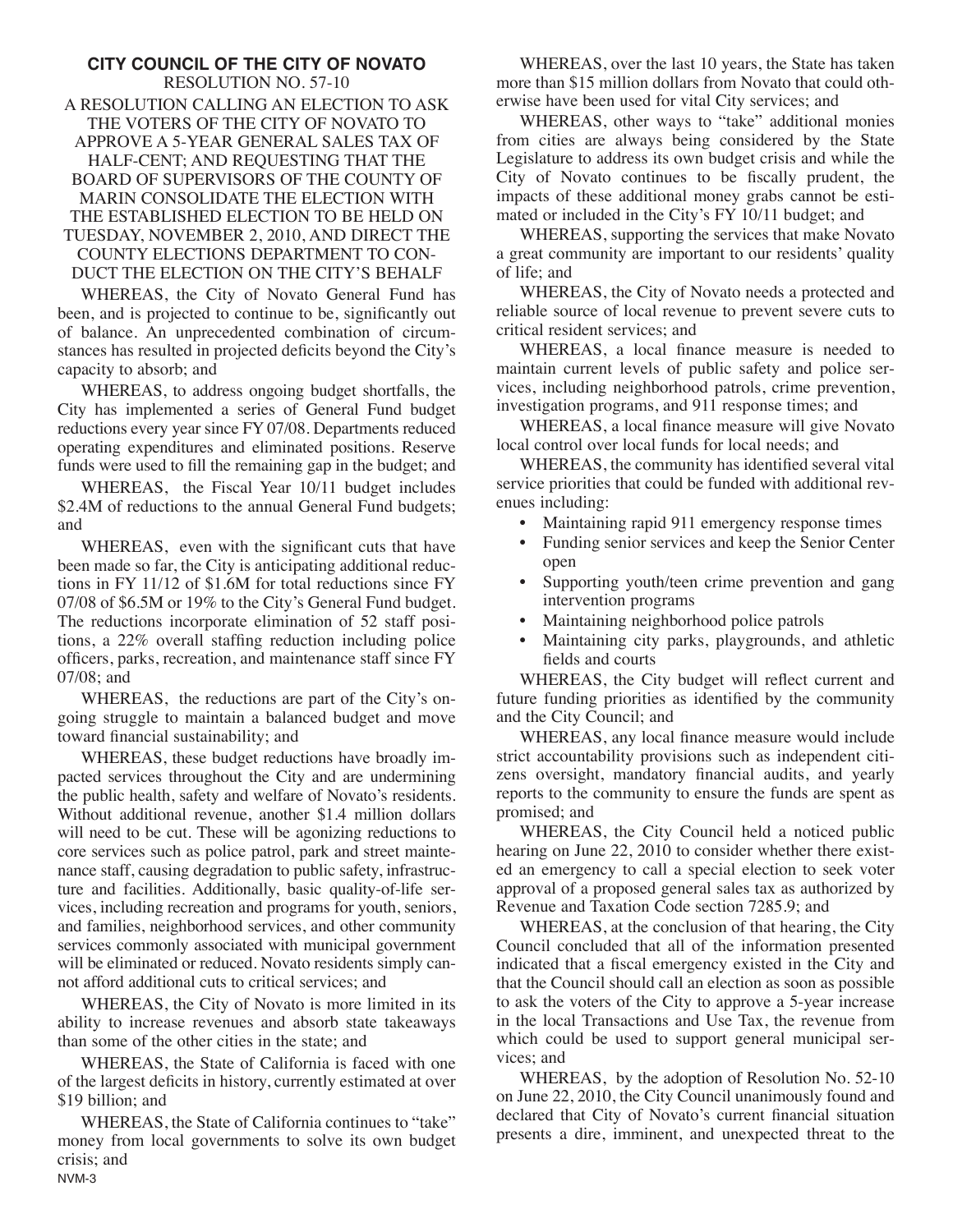health, safety, and general welfare of the residents and businesses in the City. The Council further found and declared that that threat constituted an emergency, as that term is used in article XIIIC, section 2 (b) of the California Constitution. To address that emergency, the Council resolved to seek voter approval of a half-cent general Transactions and Use Tax (also known as "Sales Tax") to generate sufficient additional revenue to fund already significantly reduced levels of general municipal services, including, but not limited to, neighborhood police patrols, crime prevention programs, 9-1-1 response times; city street/pothole repair; park maintenance; preventing closure or elimination of youth and senior centers/services; and

WHEREAS, when a City council seeks voter approval of a new tax, article XIIIC, section 2(b) of the California Constitution requires the election to be consolidated with the general municipal election for city council members, except in cases in which a city council has unanimously declared that there is a fiscal emergency. The next general municipal election is not scheduled until November 2011; the City would not begin to receive revenue from a Transactions and Use Tax approved at that election until May 2012, too late to address the emergency caused by the City's financial condition. An election earlier than November 2011 is therefore required and is permitted under article XIIIC, section 2(b) based on the findings and declarations of the Council made in Resolution 52-10; and

WHEREAS, the tax to be submitted to the voters, if approved, would be imposed on retail transactions involving sale and use of personal property. The tax rate would be one-half of one percent  $(0.5\%)$  of the sales price of the property. The tax revenue would be collected by the State Board of Equalization and remitted to the City. The tax would be in effect for 5 years, and would then expire automatically, unless extended by the voters. The tax shall be approved if the measure receives at least a majority of affirmative votes; and

WHEREAS, Elections Code Sections 9219 and 9282 set forth the procedures for arguments in favor of or in opposition of any City measure; and

WHEREAS, Elections Code Sections 9220 and 9285 set forth the procedures for rebuttal arguments; and

WHEREAS, based on all of the information presented at the meetings considering the fiscal emergency and sales tax measure, both written and oral, including the staff reports, minutes, and other relevant materials, the City Council finds that under CEQA Guidelines  $15060(c)(2)$  & (3) and 15378 (b)(2)  $\&$  (4), this Resolution is exempt from the California Environmental Quality Act (Public Resources Code §§ 21000 *et seq*., "CEQA," and 14 Cal. Code Reg. §§ 15000 *et seq*., "CEQA Guidelines"). The transactions and use tax to be submitted to the voters is a general tax that can be used for any legitimate governmental purpose; it is not a commitment to any particular action. As such, under CEQA Guidelines section  $15060(c)(2)$  the submission of the sales tax measure to the voters will not result in a direct or reasonably foreseeable indirect physical change in the environment. The proceeds of the measure are anticipated to assist the City with retaining existing governmental functions and services to the public. Therefore, pursuant to CEQA Guidelines section 15378(b)(2), the sales tax measure is not a project pursuant to CEQA. In addition, Pursuant to CEQA Guidelines section 15060 (c)(3) and 15378(b)(4), the tax is not a project within the meaning of CEQA because it creates a government funding mechanism that does not involve any commitment to any specific project that may result in a potentially significant physical impact on the environment. If revenue from the tax were used for a purpose that would have either such effect, the city would undertake the required CEQA review for that particular project.

NOW, THEREFORE, BE IT RESOLVED by the City Council of the City as follows:

SECTION I. The foregoing Recitals are true and correct and are hereby adopted by the City Council.

SECTION II. Pursuant to California Constitution Article XIIIC, Section 2; Government Code Section 53724; and Elections Code Section 9222, the City Council of the City of Novato hereby calls an election at which it shall submit to the qualified voters of the City, a measure that, if approved, would adopt a temporary general sales tax, as authorized by Revenue and Taxation Code section 7285.9. This measure shall be designated by letter by the Marin County Elections Department. Pursuant to Election Code Section 10400 et seq., the election for this measure shall be consolidated with the established election to be conducted on November 2, 2010.

SECTION III. The ordinance authorizing the general tax to be approved by the voters - pursuant to Section II is as set forth in *Exhibit A* attached hereto and incorporated herein by reference. The City Council hereby approves the ordinance, the form thereof, and its submission to the voters of the City at the November 2, 2010 election, as required by Revenue and Taxation Code section 7285.9, subject to the approval of a majority of the voters voting on the measure at the election called by the adoption of this resolution. The entire text of the ordinance, attached hereto as Exhibit A, shall be made available to the public upon request. The ordinance specifies that the rate of the sales tax shall be one-half of one percent  $(0.5\%)$  of the gross receipts of any retailer from the sale of all tangible property sold at retail in the City; it specifies that the rate of the use tax shall be one-half of one percent (0.5%) of the sales price of tangible personal property stored, used or otherwise consumed in the City. The State Board of Equalization shall collect the tax from retailers subject to the tax and remit the funds to the City.

SECTION IV. The proposed sales tax ordinance shall be submitted to the voters on the ballot in the following form.

#### **Fiscal Emergency & Vital City Services Revenue Measure**

*To offset/prevent additional budget cuts and maintain/restore vital general city services including, and not limited to: neighborhood police patrols, crime prevention programs, 9-1-1 response times; city street/ pothole repair; park maintenance; preventing closure*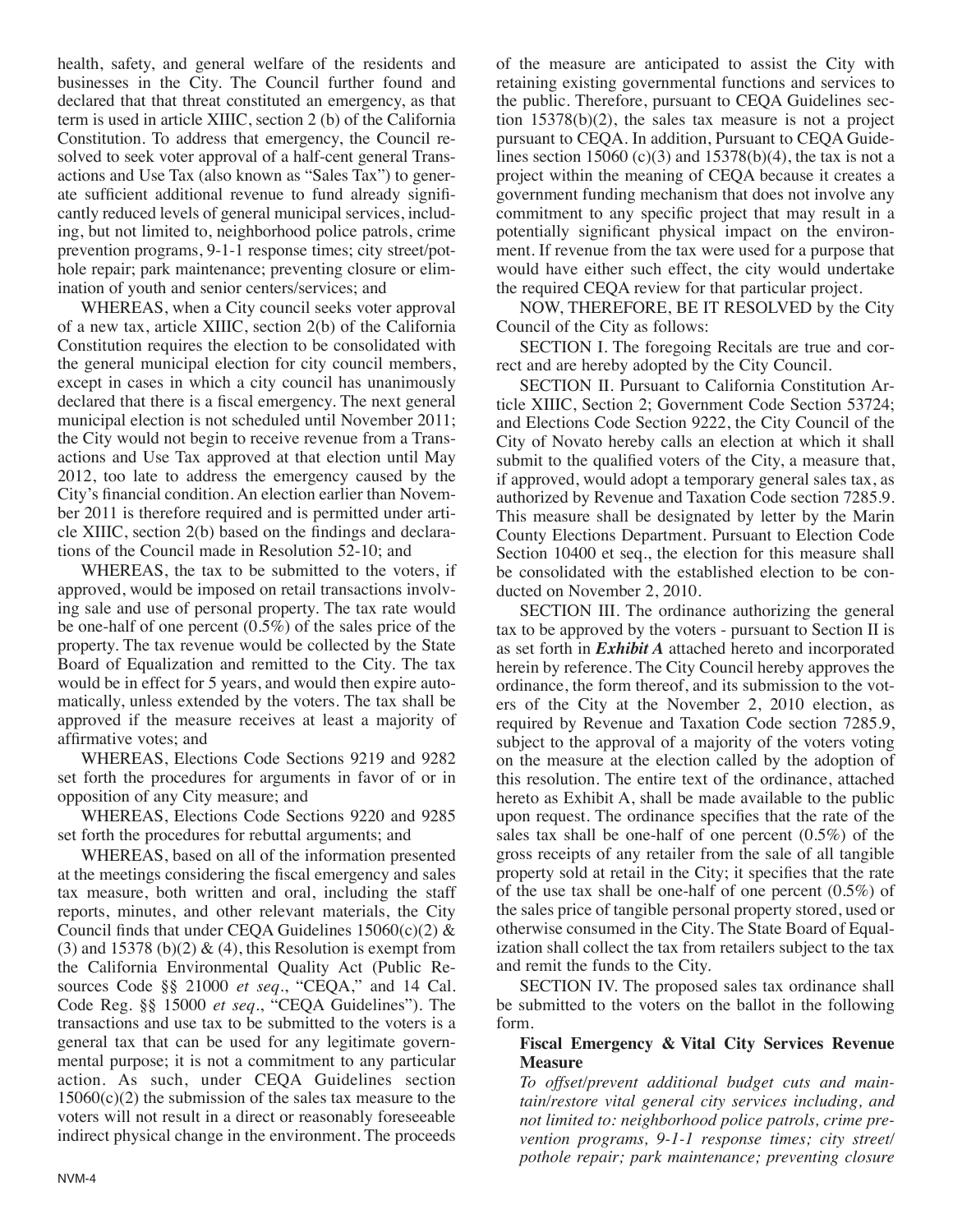*or elimination of youth and senior centers/services, shall the City of Novato enact a half-cent sales tax for 5 years, with review by a citizen committee, annual independent audits, and all funds spent locally for the benefit of Novato citizens?*

SECTION V. The official ballot to be used at said election shall conform to the laws of the State of California with relation thereto.

SECTION VI. The City Attorney shall prepare an impartial analysis of the ballot measure not to exceed five hundred words in length showing the effect of the measures on the existing law and the operation of the measure.

SECTION VII. The deadline for filing arguments for and against the ballot measure with the City Clerk shall be August 16, 2010, and the argument shall not exceed 300 words in length. Rebuttal arguments shall be filed with the City Clerk by August 23, 2010 and shall not exceed 250 words in length. The Mayor is hereby authorized to prepare a written argument in favor of the proposed ordinance, not to exceed 300 words, on behalf of the City Council. At the Mayor's discretion, the argument may also be signed by bona fide associations or by individual voters who are eligible to vote. Pursuant to Section 9285 of the California Elections Code, when the City Clerk has selected the arguments for and against the measure, which will be printed and distributed to the voters, the City Clerk shall send copies of the argument in favor of the measure to the authors of the argument against, and copies of the argument against to the authors of the argument in favor. Rebuttal arguments shall be printed in the same manner as the direct arguments. Each rebuttal argument shall immediately follow the direct argument, which it seeks to rebut.

SECTION VIII. The City Council authorizes the Registrar of Voters to consolidate this election with the established election on November 2, 2010 for the ease and convenience of the registered voters and to take advantage of any cost savings possible by such consolidation.

SECTION IX. The City Clerk may request the assistance of the County of Marin Election Department in regard to said General Municipal Election, as the City Clerk deems necessary, and the City shall pay the incurred cost of such assistance.

SECTION X. In accordance with Section 12111 of the Elections Code and Section 6061 of the Government Code, the City Clerk is hereby authorized and directed to cause notice of the measure to be published once in The Marin Independent Journal, a newspaper of general circulation, printed, published, and circulated in the City of Novato and hereby designated for that purpose by the City Council of Novato. The City Clerk may request that the County of Marin Elections Department prepare and publish the required notice.

SECTION XI. The election on the measure set forth in Sections III and IV of this resolution shall be held and conducted, the votes canvassed and the returns made, and the results ascertained and determined as provided for herein. In all particulars not prescribed in this resolution, the election shall be held as prescribed in the Elections Code of the State of California. The Board of Supervisors of the County of Marin is authorized to canvas the returns of that election with respect to the votes cast in the City of Novato and certify the results to the City Council. At the next regular meeting of the City Council occurring after the returns of the election have been canvassed and the certification of the results to the City Council, the City Council shall cause to be entered in its minutes a statement of the results of the election.

SECTION XII. The City Manager is hereby authorized and directed to expend the necessary funds to pay for the City's cost of placing the measure on the election ballot.

SECTION XIII. This Resolution shall be forthwith entered upon the minutes of this Council and kept and maintained by the City Clerk of Novato.

SECTION XIV. The City Clerk is hereby authorized and directed to certify to the due adoption of this Resolution and to transmit a copy hereof so certified to the Board of Supervisors and the Registrar of Voters of Marin County.

I HEREBY CERTIFY that the foregoing resolution was duly and regularly adopted by the City Council of Novato, Marin County, California, at a meeting thereof, held on the 27th day of July, 2010, by the following vote, to wit:

| AYES: |                                                   | Councilmembers Athas, Dillon-Knutson, |
|-------|---------------------------------------------------|---------------------------------------|
|       |                                                   | Eklund, Kellner,                      |
|       |                                                   | MacLeamy                              |
| MDER  | $C_{\text{max}}$ 1. $\sim$ 1. $\sim$ 1. $\sim$ 1. |                                       |

NOES: Councilmembers None

ABSTAIN: Councilmembers None

ABSENT: Councilmembers None

s/SHIRLEY GREMMELS

City Clerk of the City of Novato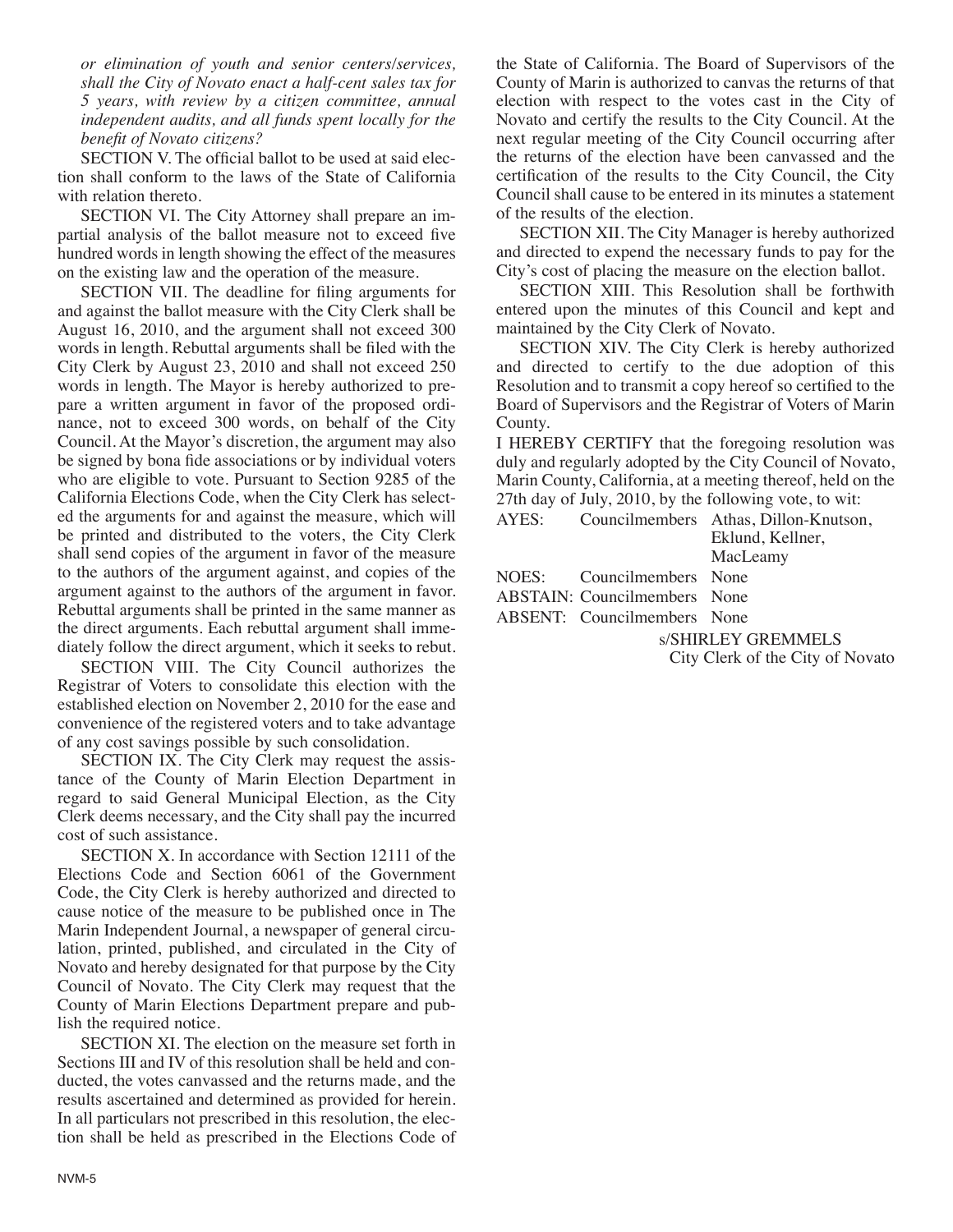### **FULL TEXT OF MEASURE F**

### CITY COUNCIL OF THE CITY OF NOVATO EXHIBIT A ORDINANCE NO. 1551 AN ORDINANCE OF THE VOTERS OF THE CITY OF NOVATO IMPOSING A TRANSACTIONS AND USE TAX TO BE ADMINISTERED BY THE

STATE BOARD OF EQUALIZATION

#### THE CITY COUNCIL OF THE CITY OF NOVATO DOES ORDAIN AS FOLLOWS:

SECTION 1: Findings: The voters of the City of Novato hereby find and declare as follows:

a. The City of Novato ("City") is experiencing an existing and immediate funding crisis, which is the result of factors largely outside of its control, including national economic trends, decreases in revenue from existing taxes and fees, increases in charges by other governmental agencies, rapid increases in the cost of employee retirement costs, and unpredictable State takeaways of local revenue.

b. The recession and recurring State takeaways of local funds dramatically impact the City's ability to maintain vital and high quality services. Over the last 10 years, the State has taken more than \$15 million dollars from Novato to deal with State budget deficits. In addition, last year, the State took \$2.6 million from the Novato Redevelopment Agency and is proposing to take an additional \$560,000 this year. Other ways to "take" additional monies from cities are continuously being considered by the State Legislature to address the State's own budget crisis, while the City of Novato continues to be fiscally prudent. The impacts of these additional money "take aways" cannot be estimated or included in the City's FY 10/11 budget. The State's inability to balance their budget continues to impact our local community.

c. The City has taken significant steps to reduce its operational costs. The City has implemented a series of General Fund budget reductions every year since FY 07/08. Departments reduced operating expenditures and eliminated positions. Reserve funds were used to fill the remaining gap in the budget. Furthermore, the FY 10/11 budget includes \$2.4M of reductions to the annual General Fund budget. Also, the City has already approved \$1.6 million in additional reductions to the annual General Fund budget for FY 11/12 to go into effect on July 1, 2011.

d. Absent a new source of General Fund revenue, the City's ability to maintain staff and service levels is uncertain. With \$6.5 million in total reductions to the City's General Fund budget from FY 07/08 through FY 11/12, there are already dramatic decreases in services and staffing affecting the community. The reductions incorporate elimination of 52 staff positions, a 22% overall staffing reduction including police officers, parks, recreation, and maintenance staff since FY 07/08. Based on the reductions that have been approved, the City is only at 1997-98 staffing levels while the population has increased 13% during that same time frame.

e. Budget reductions have broadly impacted services throughout the City and are undermining the public health, safety and welfare of Novato's residents. Without additional revenue, another \$1.4 million dollars will need to be cut. These will be agonizing reductions to core services such as police patrol, park and street maintenance staff, causing degradation to public safety, infrastructure and facilities. Additionally, basic quality-of-life services, including recreation and programs for youth, seniors, and families, neighborhood services, and other community services commonly associated with municipal government will be eliminated or reduced. Novato residents simply can't afford additional cuts to vital services.

f. Unless staff and service levels are at least partially restored, public facilities and property will not be properly maintained, public safety standards will degrade, crime and violence will increase, the community will not have adequate and safe recreational opportunities, businesses and families will be discouraged from moving to or remaining in Novato, and the health, safety, and welfare of the residents of Novato will be endangered. All of these factors will also contribute to declining property values of the homes and businesses of private citizens.

g. The City needs additional revenue to maintain current levels of public safety and police services, including neighborhood patrols, crime prevention and investigation programs, and 911 response times. Additional revenue is also needed to restore senior services and keep the Margaret Todd Senior Center open, restore youth and teen crime prevention, focus on gang intervention programs, and maintain city parks, streets, playgrounds, and athletic fields and courts.

h. Current City funds cannot support our community's current services needs. Without additional funding, more budget cuts will be necessary, impacting vital services, such as emergency 9-1-1 response, neighborhood police patrols, senior and youth services and programs, or parks and playgrounds. Our City will no longer be able to offer the kind of services we need, deserve, and count on. A local measure will prevent further cuts - and restore cuts that have already been made - in vital city services.

i. If approved by the residents the measure will give Novato local control over local funds for local needs. No funds generated by the measure could be taken by Sacramento.

j. Because of the threat to the public health, safety, and welfare, an emergency exists in the City, as the term "emergency" is used in Article XIIIC, section 2(b) of the California Constitution. The City must immediately address that emergency by ensuring that the City has the resources necessary to preserve the public health, safety, and welfare.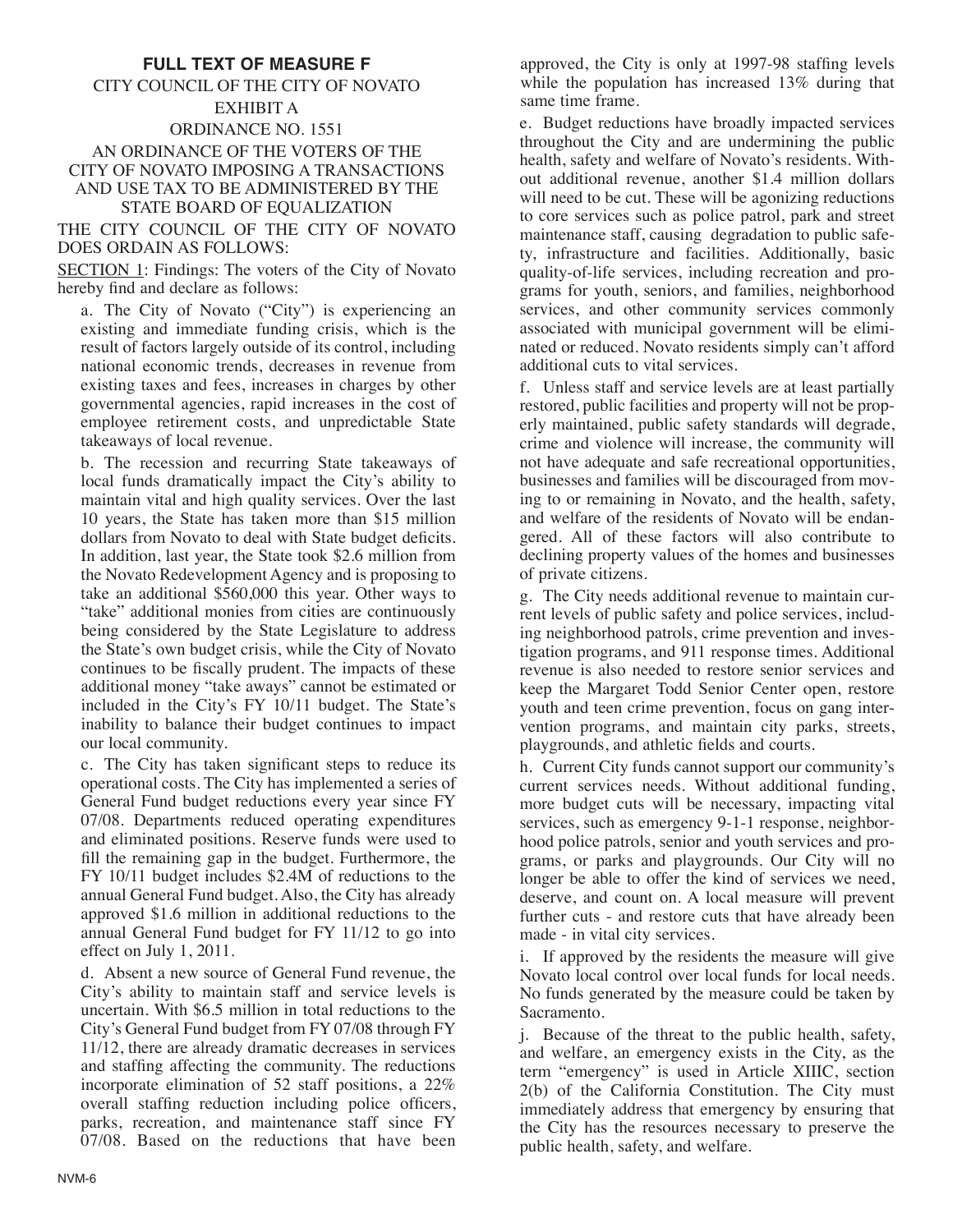k. The identified emergency necessitates that the City Council submit a tax measure to the voters of Novato at the November 2, 2010 election, even though such an election would not be consolidated with a general election for a member of the Council.

l. On the basis of the foregoing, among other things, Article XIIIC, section 2(b) of the California Constitution permits the City, in emergency situations unanimously declared by the Council, to seek voter approval for a general tax at an election that is not consolidated with an election for a member of the Council. The Council has properly adopted such an emergency declaration and determined that it was appropriate to place a measure regarding general transactions and use (sales) tax before the voters at the November 2, 2010, general election.

m. The tax, if approved, would be imposed on retail transactions involving the use of personal property. The tax rate would be one-half of one percent  $(0.5\%)$ of the sales price of the property. The tax revenue would be collected by the State Board of Equalization and remitted to the City. The tax would be in effect for five years and would then expire automatically, unless extended by the voters. The tax shall be approved if the measure receives at least a simple majority of affirmative votes.

n. The measure includes tough fiscal accountability provisions including annual independent financial audits, an annual report to the City Council and community, and a citizens' oversight committee to review expenditures from the measure.

SECTION 2: Amendment Of Code: "Section 16-6 Transactions and Use Tax" shall be added to the Novato Municipal Code and shall read as follows:

Section 16-6.1 TITLE. This ordinance shall be known as the City of Novato Transactions and Use Tax Ordinance. The City of Novato hereinafter shall be called "City." This ordinance shall be applicable in the incorporated territory of the City.

Section 16-6.2 OPERATIVE DATE. "Operative Date" means the first day of the first calendar quarter commencing more than 110 days after the adoption of this ordinance, the date of such adoption being as set forth below. Section 16-6.3 PURPOSE. This ordinance is adopted to achieve the following, among other purposes, and directs that the provisions hereof be interpreted in order to accomplish those purposes:

a. To impose a retail transactions and use tax in accordance with the provisions of Part 1.6 (commencing with Section 7251) of Division 2 of the Revenue and Taxation Code and Sections 7285.9 of Part 1.7 of Division 2 which authorizes the City to adopt this tax ordinance which shall be operative if a majority of the electors voting on the measure vote to approve the imposition of the tax at an election called for that purpose.

b. To adopt a retail transactions and use tax ordinance that incorporates provisions identical to those of the Sales and Use Tax Law of the State of California insofar as those provisions are not inconsistent with the requirements and limitations contained in Part 1.6 of Division 2 of the Revenue and Taxation Code.

c. To adopt a retail transactions and use tax ordinance that imposes a tax and provides a measure therefore that can be administered and collected by the State Board of Equalization in a manner that adapts itself as fully as practicable to, and requires the least possible deviation from, the existing statutory and administrative procedures followed by the State Board of Equalization in administering and collecting the California State Sales and Use Taxes.

d. To adopt a retail transactions and use tax ordinance that can be administered in a manner that will be, to the greatest degree possible, consistent with the provisions of Part 1.6 of Division 2 of the Revenue and Taxation Code, minimize the cost of collecting the transactions and use taxes and, at the same time, minimize the burden of recordkeeping upon persons subject to taxation under the provisions of this ordinance.

Section 16-6.4 CONTRACT WITH STATE. Prior to the Operative Date, the City shall contract with the State Board of Equalization to perform all functions incident to the administration and operation of this transactions and use tax ordinance; provided, that if the City shall not have contracted with the State Board of Equalization prior to the Operative Date, it shall nevertheless so contract and in such a case the Operative Date shall be the first day of the first calendar quarter following the execution of such a contract.

Section16-6.5 TRANSACTIONS TAX RATE. For the privilege of selling tangible personal property at retail, a tax is hereby imposed upon all retailers in the incorporated territory of the City at the rate of 0.5% of the gross receipts of any retailer from the sale of all tangible personal property sold at retail in said territory on and after the Operative Date of this ordinance.

Section 16-6.6 PLACE OF SALE. For the purposes of this ordinance, all retail sales are consummated at the place of business of the retailer unless the tangible personal property sold is delivered by the retailer or his/her agent to an out-of-state destination or to a common carrier for delivery to an out-of-state destination. The gross receipts from such sales shall include delivery charges, when such charges are subject to the State sales and use tax, regardless of the place to which delivery is made. In the event a retailer has no permanent place of business in the State or has more than one place of business, the place or places at which the retail sales are consummated shall be determined under rules and regulations prescribed and adopted by the State Board of Equalization.

Section 16-6.7 USE TAX RATE. An excise tax is hereby imposed on the storage, use or other consumption in the City of tangible personal property purchased from any retailer on and after the Operative Date of this ordinance for storage, use or other consumption in said territory at the rate of 0.5% of the sales price of the property. The sales price shall include delivery charges when such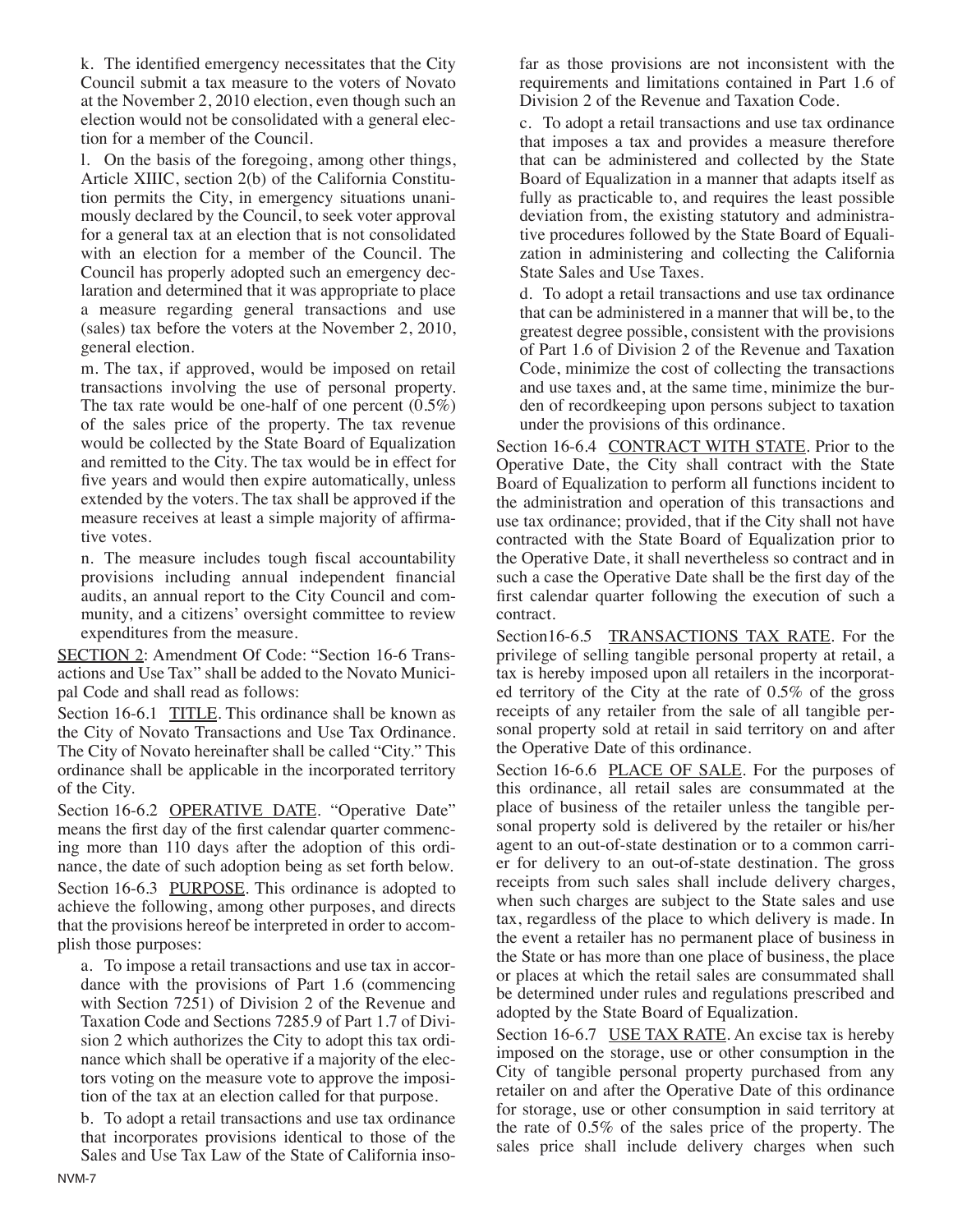charges are subject to State sales or use tax regardless of the place to which delivery is made.

Section 16-6.8 ADOPTION OF PROVISIONS OF STATE LAW. Except as otherwise provided in this ordinance and except insofar as they are inconsistent with the provisions of Part 1.6 of Division 2 of the Revenue and Taxation Code, all of the provisions of Part 1 (commencing with Section 6001) of Division 2 of the Revenue and Taxation Code are hereby adopted and made a part of this ordinance as though fully set forth herein.

Section 16-6.9 LIMITATIONS ON ADOPTION OF STATE LAW AND COLLECTION OF USE TAXES. In adopting the provisions of Part 1 of Division 2 of the Revenue and Taxation Code:

a. Wherever the State of California is named or referred to as the taxing agency, the name of the City shall be substituted therefor. However, the substitution shall not be made:

1. When the word "State" is used as a part of the title of the State Controller, State Treasurer, State Board of Control, State Board of Equalization, State Treasury, or the Constitution of the State of California.

2. When the result of that substitution would require action to be taken by or against this City or any agency, officer, or employee thereof rather than by or against the State Board of Equalization, in performing the functions incident to the administration or operation of this ordinance.

3. In those sections, including but not necessarily limited to, sections referring to the exterior boundaries of the State of California, where the result of the substitution would be to:

a) Provide an exemption from this tax with respect to certain sales, storage, use or other consumption of tangible personal property which would not otherwise be exempt from this tax while such sales, storage, use or other consumption remain subject to tax by the State under the provisions of Part 1 of Division 2 of the Revenue and Taxation Code; or

b) Impose this tax with respect to certain sales, storage, use or other consumption of tangible personal property which would not be subject to tax by the State under the said provision of that code.

4. In Sections 6701, 6702 (except in the last sentence thereof), 6711, 6715, 6737, 6797 or 6828 of the Revenue and Taxation Code.

b. The word "City" shall be substituted for the word "State" in the phrase "retailer engaged in business in this State" in Section 6203 and in the definition of that phrase in Section 6203.

Section 16-6.10 PERMIT NOT REQUIRED. If a seller's permit has been issued to a retailer under Section 6067 of the Revenue and Taxation Code, an additional transactor's permit shall not be required by this ordinance.

### Section 16-6.11 EXEMPTIONS AND EXCLUSIONS

a. There shall be excluded from the measure of the transactions tax and the use tax the amount of any sales tax or use tax imposed by the State of California or by any city, city and county, or county pursuant to the Bradley-Burns Uniform Local Sales and Use Tax Law or the amount of any state-administered transactions or use tax.

b. There are exempted from the computation of the amount of transactions tax the gross receipt from:

1. Sales of tangible personal property, other than fuel or petroleum products, to operators of aircraft to be used or consumed principally outside the county in which the sale is made and directly and exclusively in the use of such aircraft as common carriers of persons or property under the authority of the laws of this State, the United States, or any foreign government.

2. Sales of property to be used outside the City which is shipped to a point outside the City pursuant to the contract of sale by delivery to such point by the retailer or his/her agent, or by delivery by the retailer to a carrier for shipment to a consignee at such point. For the purposes of this paragraph, delivery to a point outside the City shall be satisfied:

a. With respect to vehicles (other than commercial vehicles) subject to registration pursuant to Chapter 1 (commencing with Section 4000) of Division 2 of the Vehicle Code, aircraft licensed in compliance with Section 21411 of the Public Utilities Code, and undocumented vessels registered under Division 3.5 (commencing with Section 9840) of the Vehicle Code by registration to an out-of-City address and by a declaration under penalty of perjury, signed by the buyer, stating that such address is, in fact, his or her principal place of residence; and

b. With respect to commercial vehicles, by registration to a place of business out-of-City and declaration under penalty of perjury, signed by the buyer, that the vehicle will be operated from that address.

3. The sale of tangible personal property if the seller is obligated to furnish the property for a fixed price pursuant to a contract entered into prior to the Operative Date of this ordinance.

4. A lease of tangible personal property which is a continuing sale of such property, for any period of time for which the lessor is obligated to lease the property for an amount fixed by the lease prior to the Operative Date of this ordinance.

5. For the purposes of subparagraphs (3) and (4) of this section b., the sale or lease of tangible personal property shall be deemed not to be obligated pursuant to a contract or lease for any period of time for which any party to the contract or lease has the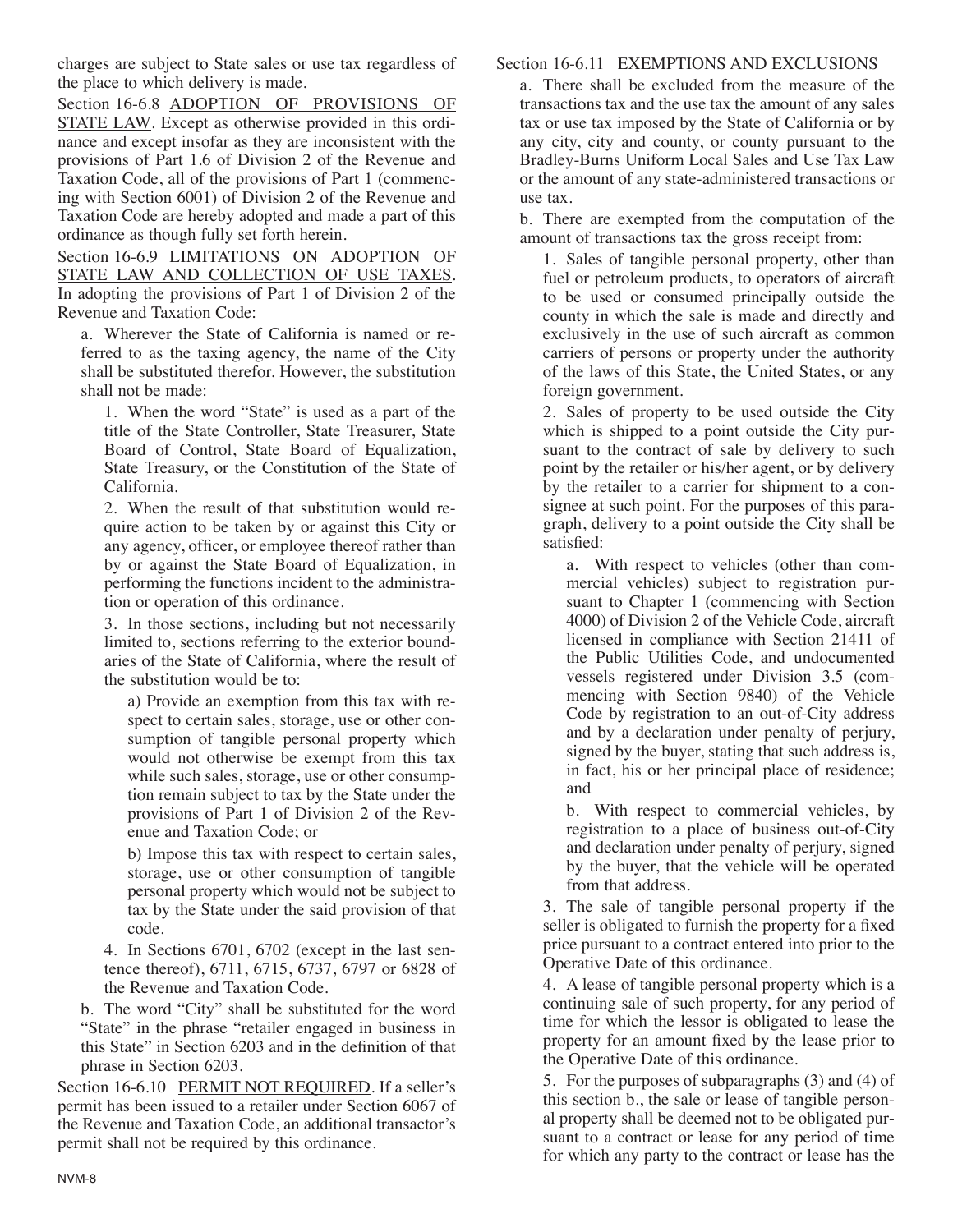unconditional right to terminate the contract or lease upon notice, whether or not such right is exercised.

c. There are exempted from the use tax imposed by this ordinance, the storage, use or other consumption in this City of tangible personal property:

1. The gross receipts from the sale of which have been subject to a transactions tax under any stateadministered transactions and use tax ordinance.

2. Other than fuel or petroleum products purchased by operators of aircraft and used or consumed by such operators directly and exclusively in the use of such aircraft as common carriers of persons or property for hire or compensation under a certificate of public convenience and necessity issued pursuant to the laws of this State, the United States, or any foreign government. This exemption is in addition to the exemptions provided in Sections 6366 and 6366.1 of the Revenue and Taxation Code of the State of California.

3. If the purchaser is obligated to purchase the property for a fixed price pursuant to a contract entered into prior to the Operative Date of this ordinance.

4. If the possession or the exercise of any right or power over the tangible personal property arises under a lease which is a continuing purchase of such property for any period of time for which the lessee is obligated to lease the property for an amount fixed by a lease prior to the Operative Date of this ordinance.

5. For the purposes of subparagraphs (3) and (4) of this section c., storage, use, or other consumption, or possession of, or exercise of any right or power over, tangible personal property shall be deemed not to be obligated pursuant to a contract or lease for any period of time for which any party to the contract or lease has the unconditional right to terminate the contract or lease upon notice, whether or not such right is exercised.

6. Except as provided in subparagraph c.7., a retailer engaged in business in the City shall not be required to collect use tax from the purchaser of tangible personal property, unless the retailer ships or delivers the property into the City or participates within the City in making the sale of the property, including but not limited to, soliciting or receiving the order, either directly or indirectly, at a place of business of the retailer in the City or through any representative, agent, canvasser, solicitor, subsidiary, or person in the City under the authority of the retailer.

7. "A retailer engaged in business in the City" shall also include any retailer of any of the following: vehicles subject to registration pursuant to Chapter 1 (commencing with Section 4000) of Division 3 of the Vehicle Code, aircraft licensed in compliance with Section 21411 of the Public Utilities Code, or undocumented vessels registered under Division 3.5 (commencing with Section 9840) of the Vehicle Code. That retailer shall be required to collect use tax from any purchaser who registers or licenses the vehicle, vessel, or aircraft at an address in the City.

d. Any person subject to use tax under this ordinance may credit against that tax any transactions tax or reimbursement for transactions tax paid to a district imposing, or retailer liable for a transactions tax pursuant to Part 1.6 of Division 2 of the Revenue and Taxation Code with respect to the sale to the person of the property the storage use or other consumption of which is subject to the use tax.

Section 16-6.12 AMENDMENTS. All amendments subsequent to the effective date of this ordinance to Part 1 of Division 2 of the Revenue and Taxation Code relating to sales and use taxes and which are not inconsistent with Part 1.6 and Part 1.7 of Division 2 of the Revenue and Taxation Code, and all amendments to Part 1.6 and Part 1.7 of Division 2 of the Revenue and Taxation Code, shall automatically become a part of this ordinance, provided, however, that no such amendment shall operate so as to affect the rate of tax imposed by this ordinance.

Section 16-6.13 ENJOINING COLLECTION FORBID-DEN. No injunction or writ of mandate or other legal or equitable process shall issue in any suit, action or proceeding in any court against the State or the City, or against any officer of the State or the City, to prevent or enjoin the collection under this ordinance, or Part 1.6 of Division 2 of the Revenue and Taxation Code, of any tax or any amount of tax required to be collected.

Section 16-6.14 CITIZENS OVERSIGHT COMMITTEE. Prior to the Operative Date, the City Council shall (a) adopt a resolution establishing the composition of a committee of no more than seven residents of Novato to review and report on the revenue and expenditure of funds from the tax adopted by this ordinance, (b) define the scope of the committee's responsibilities, and (c) appoint at least a quorum of the members of the committee. City employees, consultants, or vendors are expressly precluded from serving as members of the Citizens Oversight Committee. The committee's reports shall be presented to the Council and made available to the public.

Section 16-6.15 TERMINATION DATE. The authority to levy the tax imposed by this ordinance shall expire on the fifth anniversary of the Operative Date, unless extended by a majority vote of the voters of the City.

SECTION 3: Environmental Compliance:

The findings for this ordinance in compliance with the California Environmental Quality Act (CEQA) are the same as those set forth in the City's Resolution No. 57-10 calling for an election on this ordinance. The CEQA findings in Resolution No. 57-10 are incorporated herein by reference.

SECTION 4: Severability:

If any section, subsection, sentence, clause, phrase or portion of this ordinance is for any reason held invalid or